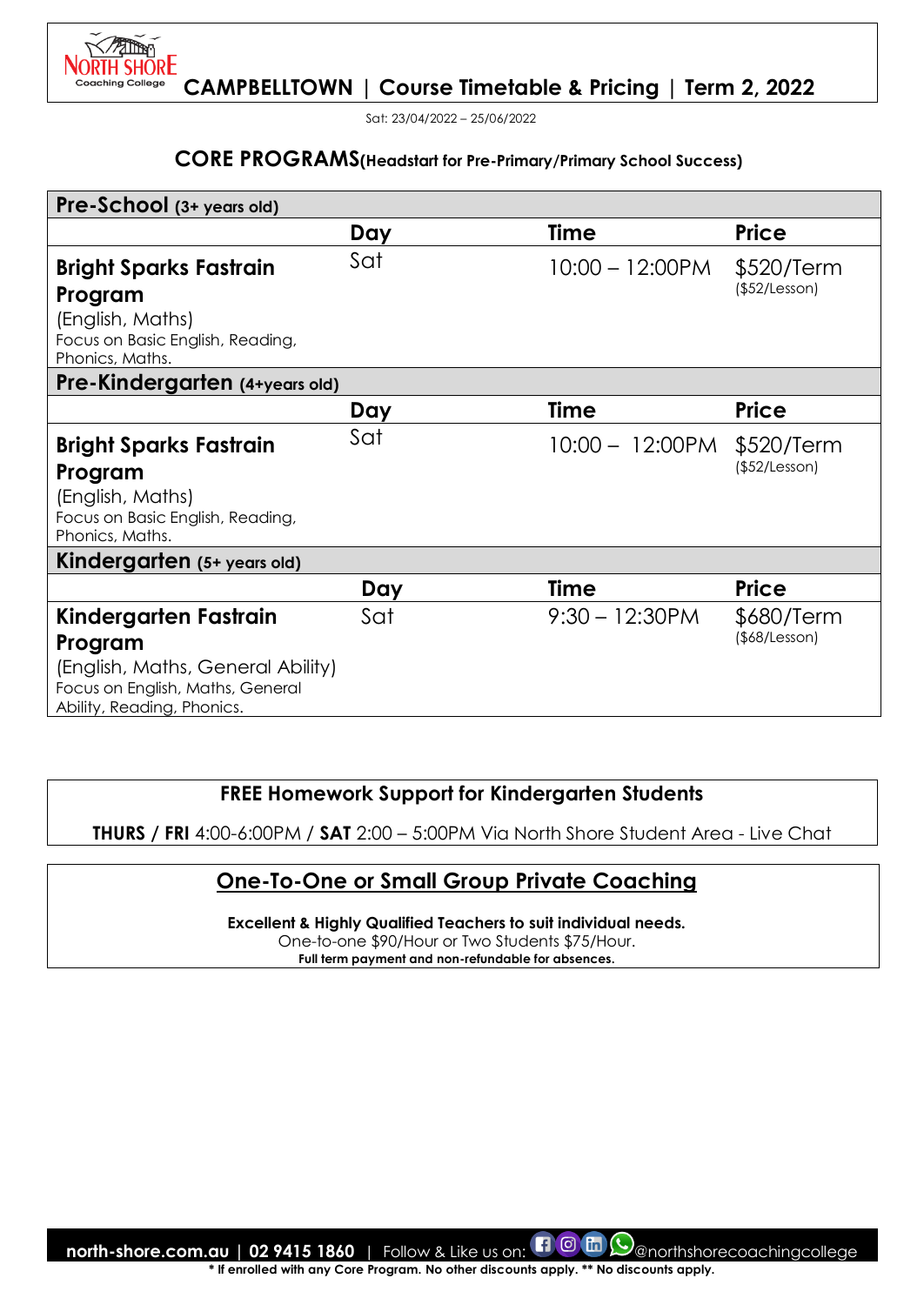

Sat: 23/04/2022 – 25/06/2022

#### **CORE PROGRAM (Headstart for Primary School Success)**

| Year                              |     |                  |                     |
|-----------------------------------|-----|------------------|---------------------|
|                                   | Dav | Time             | <b>Price</b>        |
| Year 1 Fastrain Program           | Sat | $1:30 - 4:30$ PM | \$680/Term          |
| (English, Maths, General Ability) |     |                  | $($ \$68/Lesson $)$ |
| Reading Comprehension, Grammar,   |     |                  |                     |
| Vocabulary including Writing.     |     |                  |                     |

#### **CORE PROGRAM (Headstart for NAPLAN Tests &Competition Success)**

| Year 2                            |     |                   |                     |
|-----------------------------------|-----|-------------------|---------------------|
|                                   | Day | Time              | <b>Price</b>        |
| <b>Year 2 Fastrain Program</b>    | Sat | $9:30 - 12:30$ PM | \$680/Term          |
| (English, Maths, General Ability) |     | $1:30 - 4:30$ PM  | $($ \$68/Lesson $)$ |
| Reading Comprehension, Grammar,   |     |                   |                     |
| Vocabulary including Writing.     |     |                   |                     |

#### **FREE Homework Support for Year 1 & 2 Students**

**THURS / FRI** 4:00-6:00PM / **SAT** 2:00 – 5:00PM Via North Shore Student Area - Live Chat

# **One-To-One or Small Group Private Coaching**

**Excellent & Highly Qualified Teachers to suit individual needs.**  One-to-one \$90/Hour or Two Students \$75/Hour. **Full term payment and non-refundable for absences.**

**north-shore.com.au | 02 9415 1860** | Follow & Like us on: **[1 0 th Collection of the shorecoachingcollege**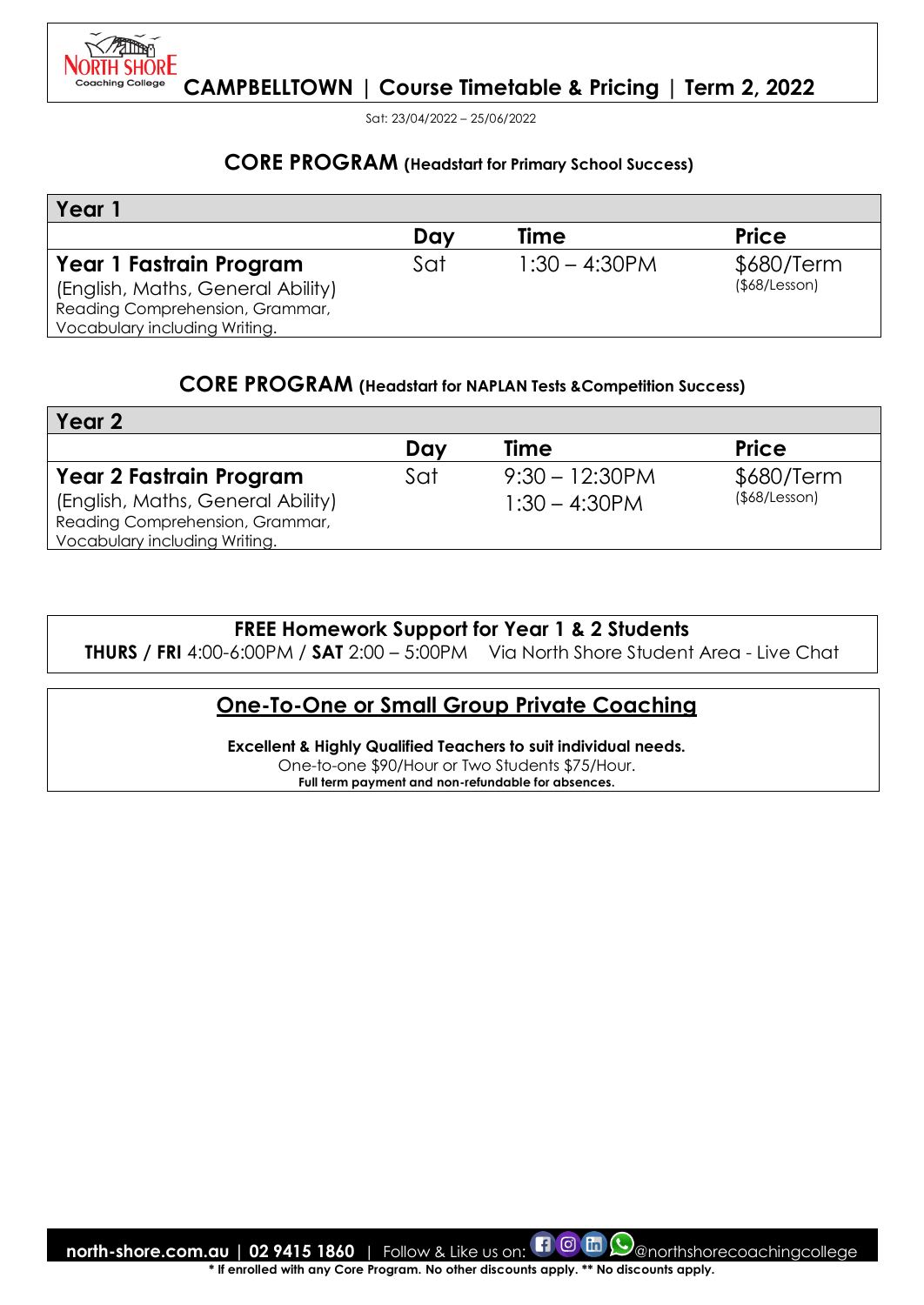

Sat: 23/04/2022 – 25/06/2022

#### **CORE PROGRAM (Headstart for OC / NAPLAN Tests & Competition Success)**

| Year <sub>3</sub>                                                                                                                           |                |                                       |                                    |
|---------------------------------------------------------------------------------------------------------------------------------------------|----------------|---------------------------------------|------------------------------------|
|                                                                                                                                             | Day            | Time                                  | <b>Price</b>                       |
| Year 3 Fastrain Extended Program<br>Writing Skills, Reading Skills, Mathematical<br>Reasoning Skills, and Thinking Skills (General Ability) | Sat            | $9:00 - 12:30$ PM<br>$1:30 - 4:30$ PM | \$780/Term<br>(\$78/Lesson)        |
| Comprehension, Grammar, Vocabulary, Exam<br>Techniques & Lateral Thinking.                                                                  |                |                                       |                                    |
|                                                                                                                                             |                |                                       |                                    |
| <b>Selective Written Assessment Test</b>                                                                                                    |                |                                       |                                    |
| (SWAT)                                                                                                                                      | Sat            |                                       |                                    |
| Aimed at helping Primary school students in Year 3<br>prepare for the OC Exam.                                                              | 2 July<br>2022 |                                       | ${\bf 580}$ Register & Pay Online: |

Up to **30 North Shore Scholarships** on offer to study 9:45 - 12:00PM in the prestigious Young Achiever Program.

**\$80 Register & Pay Online: [www.swatexam.com.au](http://www.swatexam.com.au/)**

# **FREE Homework Support for Year 3 Students**

**THURS / FRI** 4:00-6:00PM / **SAT** 2:00 – 5:00PM Via North Shore Student Area - Live Chat

#### **CORE PROGRAMS(For OC, Scholarship & Competition Success)**

| Year 4                                                                                                                                                                   |     |                                       |                             |
|--------------------------------------------------------------------------------------------------------------------------------------------------------------------------|-----|---------------------------------------|-----------------------------|
|                                                                                                                                                                          | Day | <b>Time</b>                           | <b>Price</b>                |
| Year 4 Fastrain Extended Program<br>Writing Skills, Reading Skills, Mathematical<br>Reasoning Skills, and Thinking Skills (General Ability)                              | Sat | $9:00 - 12:30$ PM<br>$1:30 - 4:30$ PM | \$780/Term<br>(\$78/Lesson) |
| Comprehension, Grammar, Vocabulary, Exam<br>Techniques & Lateral Thinking.                                                                                               |     |                                       |                             |
| Year 4 Young Achiever Program<br>(Selection by Entrance Exam)<br>Writing Skills, Reading Skills, Mathematical<br>Reasoning Skills, and Thinking Skills (General Ability) | Sat | $9:00 - 12:30$ PM                     | \$780/Term<br>(\$78/Lesson) |
| Comprehension, Grammar, Vocabulary, Exam<br>Techniques & Lateral Thinking.                                                                                               |     |                                       |                             |

# **Selective Written Assessment Test (SWAT)**

**north-shore.com.au | 02 9415 1860** | Follow & Like us on:  $\Box$  @  $\Box$  @northshorecoachingcollege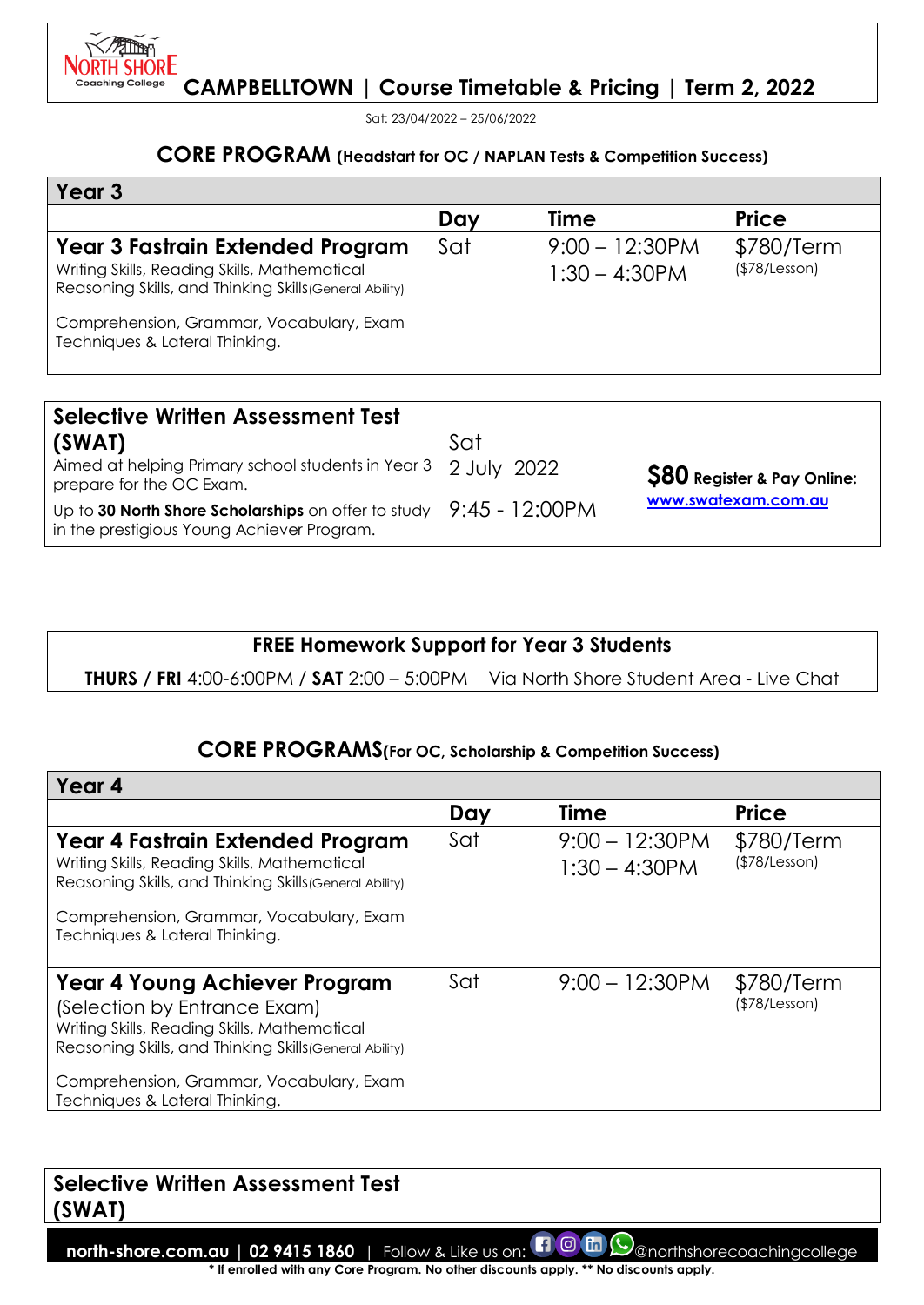| <b>JOBIH SHORE</b><br><b>Coaching College</b><br><b>CAMPBELLTOWN   Course Timetable &amp; Pricing</b> |                              | Term 2, 2022                      |
|-------------------------------------------------------------------------------------------------------|------------------------------|-----------------------------------|
|                                                                                                       | Sat: 23/04/2022 - 25/06/2022 |                                   |
| Aimed at helping Primary school students in Year 4<br>prepare for the OC Exam.                        | Sat                          | <b>S80</b> Register & Pay Online: |
| Up to 30 North Shore Scholarships on offer to study<br>in the prestigious High Achiever Program.      | 2 July 2022                  | www.swatexam.com.au               |
|                                                                                                       | $9:45 - 12:00PM$             |                                   |

 $\sqrt{2}$ 

## **BOOSTER PROGRAMS (For Skills Extension & Personal Development)**

| Year 4                                                               |     |                  |                                                           |
|----------------------------------------------------------------------|-----|------------------|-----------------------------------------------------------|
| <b>BOOSTER PROGRAMS</b>                                              | Day | <b>Time</b>      | <b>Price</b>                                              |
| Year 4 Extra OC Trial Test (3 Hours)<br>(Must bring your own device) | Sat | $1:30 - 4:30$ PM | \$800/Term<br>(80/Lesson)<br>\$700/Term*<br>(\$70/Lesson) |

# **FREE Homework Support for Year 4 Students**

**THURS / FRI** 4:00-6:00PM / **SAT** 2:00 – 5:00PM Via North Shore Student Area - Live Chat

# **One-To-One or Small Group Private Coaching**

**Excellent & Highly Qualified Teachers to suit individual needs.**  One-to-one \$90/Hour or Two Students \$75/Hour. **Full term payment and non-refundable for absences.**

**north-shore.com.au | 02 9415 1860** | Follow & Like us on: **COM** (O) anorthshorecoachingcollege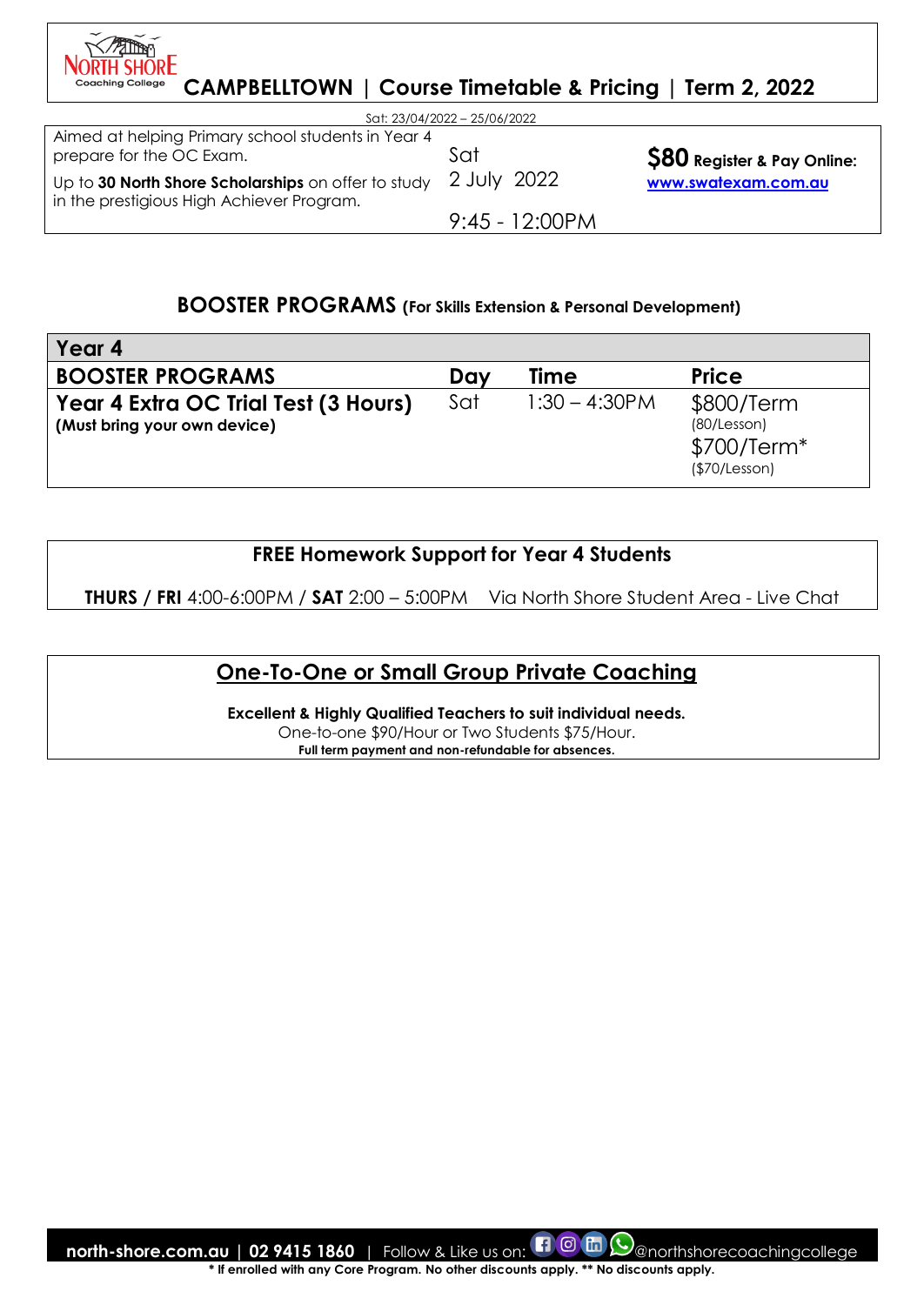

Sat: 23/04/2022 – 25/06/2022

## **CORE PROGRAMS**

#### **(Headstart for Selective Schools, Scholarship Exams/ NAPLAN Tests & Competition Success)**

| Year 5                                                                                                                                                                  |     |                   |                                   |
|-------------------------------------------------------------------------------------------------------------------------------------------------------------------------|-----|-------------------|-----------------------------------|
|                                                                                                                                                                         | Day | <b>Time</b>       | <b>Price</b>                      |
| Year 5 Fastrain Extended Program<br>Writing Skills, Reading Skills, Mathematical<br>Reasoning Skills, and Thinking Skills (General Ability)                             | Sat | $9:00 - 12:30$ PM | \$780/Term<br>(\$78/Lesson)       |
| Comprehension, Grammar, Vocabulary, Exam<br>Techniques & Lateral Thinking.                                                                                              |     |                   |                                   |
| Year 5 High Achiever Program<br>(Selection by Entrance Exam)<br>Writing Skills, Reading Skills, Mathematical<br>Reasoning Skills, and Thinking Skills (General Ability) | Sat | $9:00 - 1:00$ PM  | \$830/Term<br>$($ \$83/Lesson $)$ |
| Comprehension, Grammar, Vocabulary, Exam<br>Techniques & Lateral Thinking.                                                                                              |     |                   |                                   |

| <b>Selective Written Assessment Test</b><br>(SWAT)<br>Aimed at helping Primary school students in Year 5<br>prepare for the Selective High School and | Sat<br>2 July 2022 | <b>\$80 Register &amp; Pay Online:</b> |
|-------------------------------------------------------------------------------------------------------------------------------------------------------|--------------------|----------------------------------------|
| Scholarship Exams.<br>Up to 20 North Shore Scholarships on offer to study<br>in our exclusive Exam Preparation Program.                               | 1:00 - 4:30PM      | www.swatexam.com.au                    |

# **BOOSTER PROGRAMS (For Skills Extension & Personal Development)**

| Year 5                                                                                                                                                                                                                                     |     |                          |                         |
|--------------------------------------------------------------------------------------------------------------------------------------------------------------------------------------------------------------------------------------------|-----|--------------------------|-------------------------|
| <b>BOOSTER PROGRAMS</b>                                                                                                                                                                                                                    | Day | Time                     | <b>Price</b> (inc. GST) |
| <b>Year 5 Exam Preparation Program</b>                                                                                                                                                                                                     | Sat | $9:00 - 12:00 \text{PM}$ | \$800/Term              |
| 2 full length test papers (either Mathematical<br>Reasoning Skills or Thinking Skills (GA) or (Reading<br>Skills or Writing Skills Test), followed by thorough<br>explanation of most difficult questions.<br>(Must bring your own device) |     |                          | (\$80/Lesson)           |

**north-shore.com.au | 02 9415 1860** | Follow & Like us on: **COM** (O) anorthshorecoachingcollege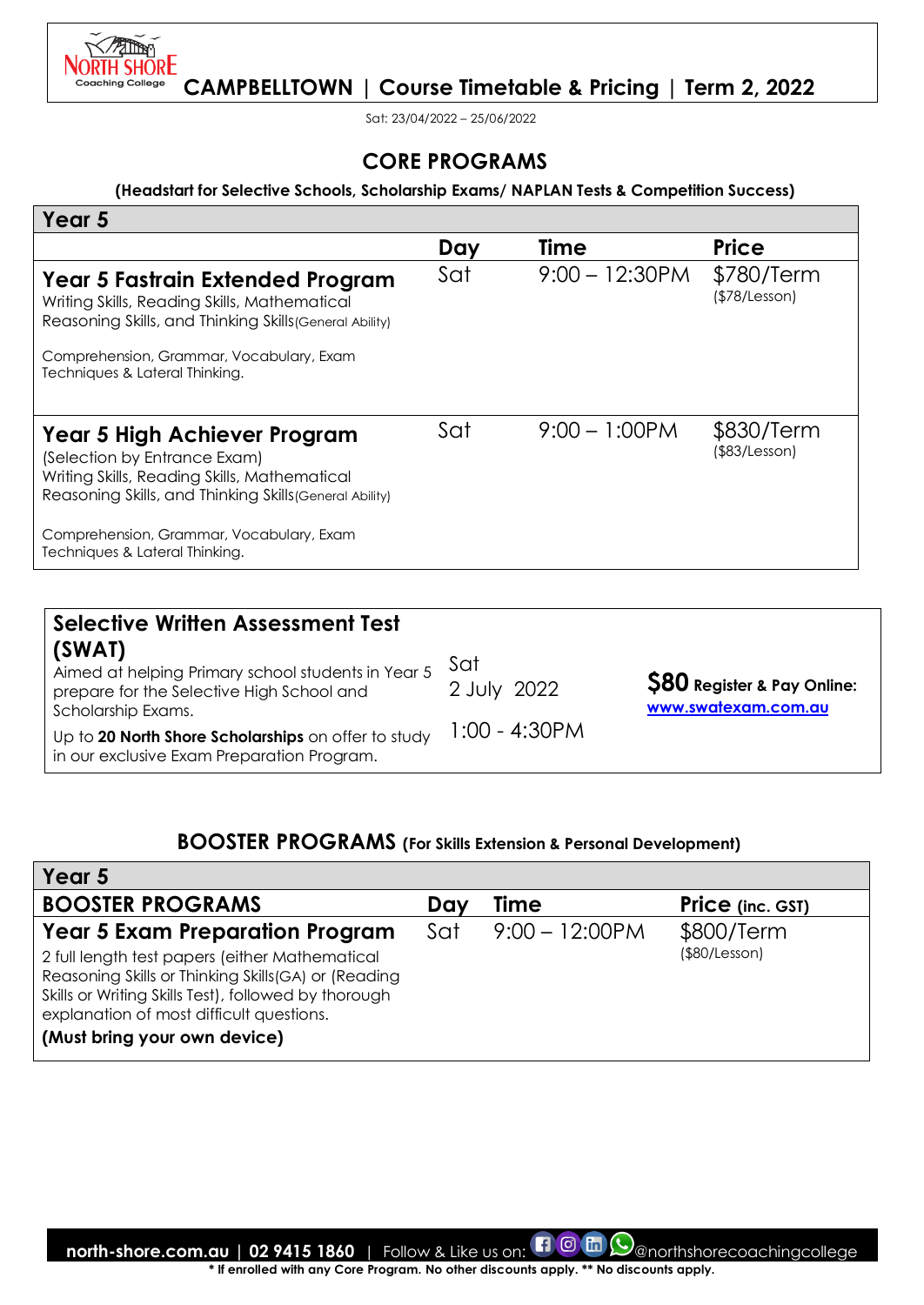

Sat: 23/04/2022 – 25/06/2022

# **FREE Homework Support for Year 5 Students**

**THURS / FRI** 4:00-6:00PM / **SAT** 2:00 – 5:00PM Via North Shore Student Area - Live Chat

# **One-To-One or Small Group Private Coaching**

**Excellent & Highly Qualified Teachers to suit individual needs.**  One-to-one \$90/Hour or Two Students \$75/Hour. **Full term payment and non-refundable for absences.**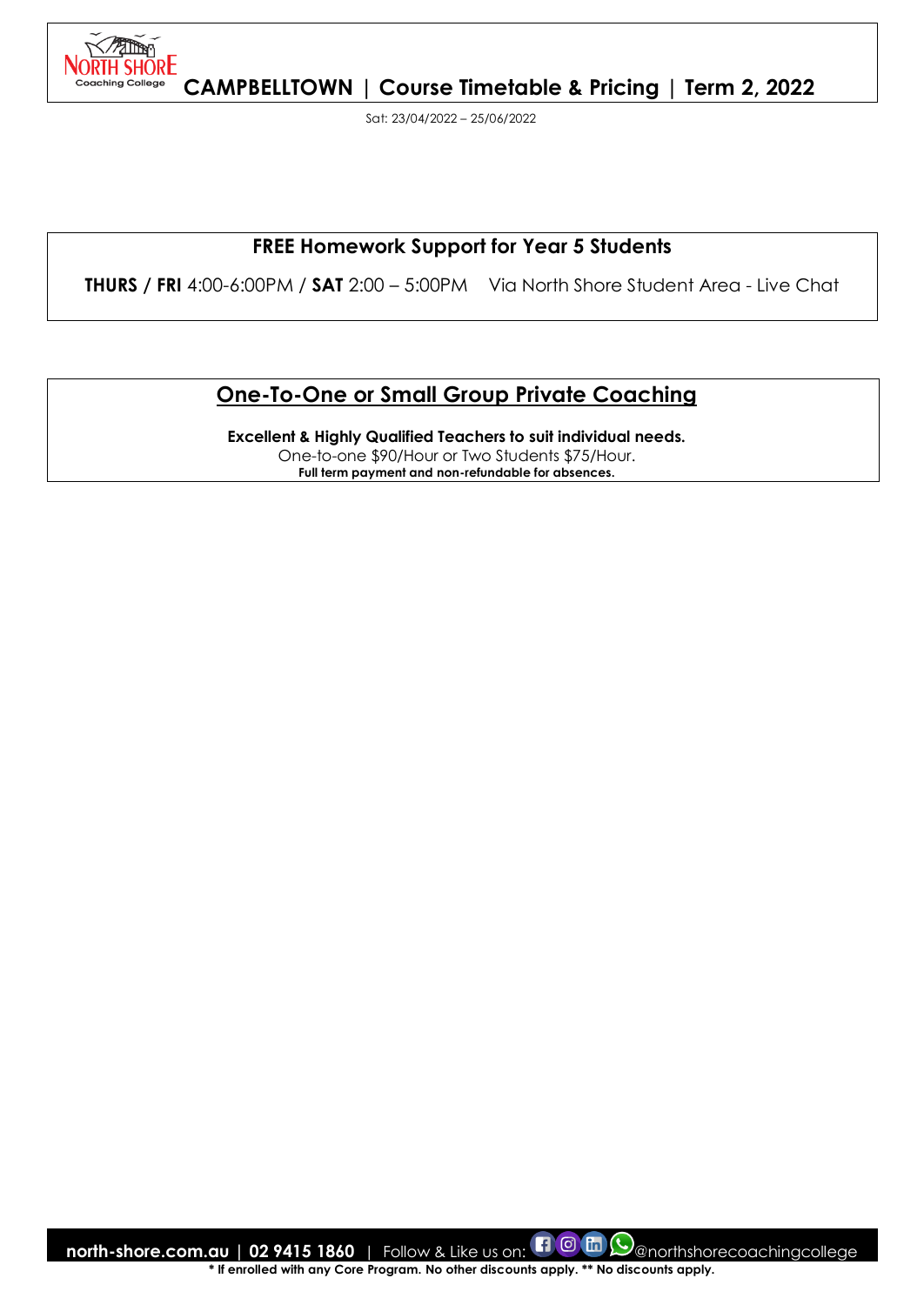

Sat: 23/04/2022 – 25/06/2022

#### **CORE PROGRAMS (Headstart for High School & Competition Success)**

| Year 6                                                                                                |     |                                      |                             |
|-------------------------------------------------------------------------------------------------------|-----|--------------------------------------|-----------------------------|
|                                                                                                       | Day | Time                                 | <b>Price</b>                |
| Year 6 Headstart High School<br>Program<br>(Writing Skills, English, Maths, Science)                  | Sat | $9:00 - 12:30PM$<br>$1:30 - 4:30$ PM | \$780/Term<br>(\$78/Lesson) |
| Comprehension, Grammar, Vocabulary, Maths &<br>Lateral Thinking with stimulating Science experiments. |     |                                      |                             |

**FREE Homework Support for Year 6 Students** 

**THURS / FRI** 4:00-6:00PM / **SAT** 2:00 – 5:00PM Via North Shore Student Area - Live Chat

# **One-To-One or Small Group Private Coaching**

**Excellent & Highly Qualified Teachers to suit individual needs.** 

One-to-one \$90/Hour or Two Students \$75/Hour.

**Full term payment and non-refundable for absences.**

**north-shore.com.au | 02 9415 1860** | Follow & Like us on: **[1 0 m**  $\odot$  morthshorecoachingcollege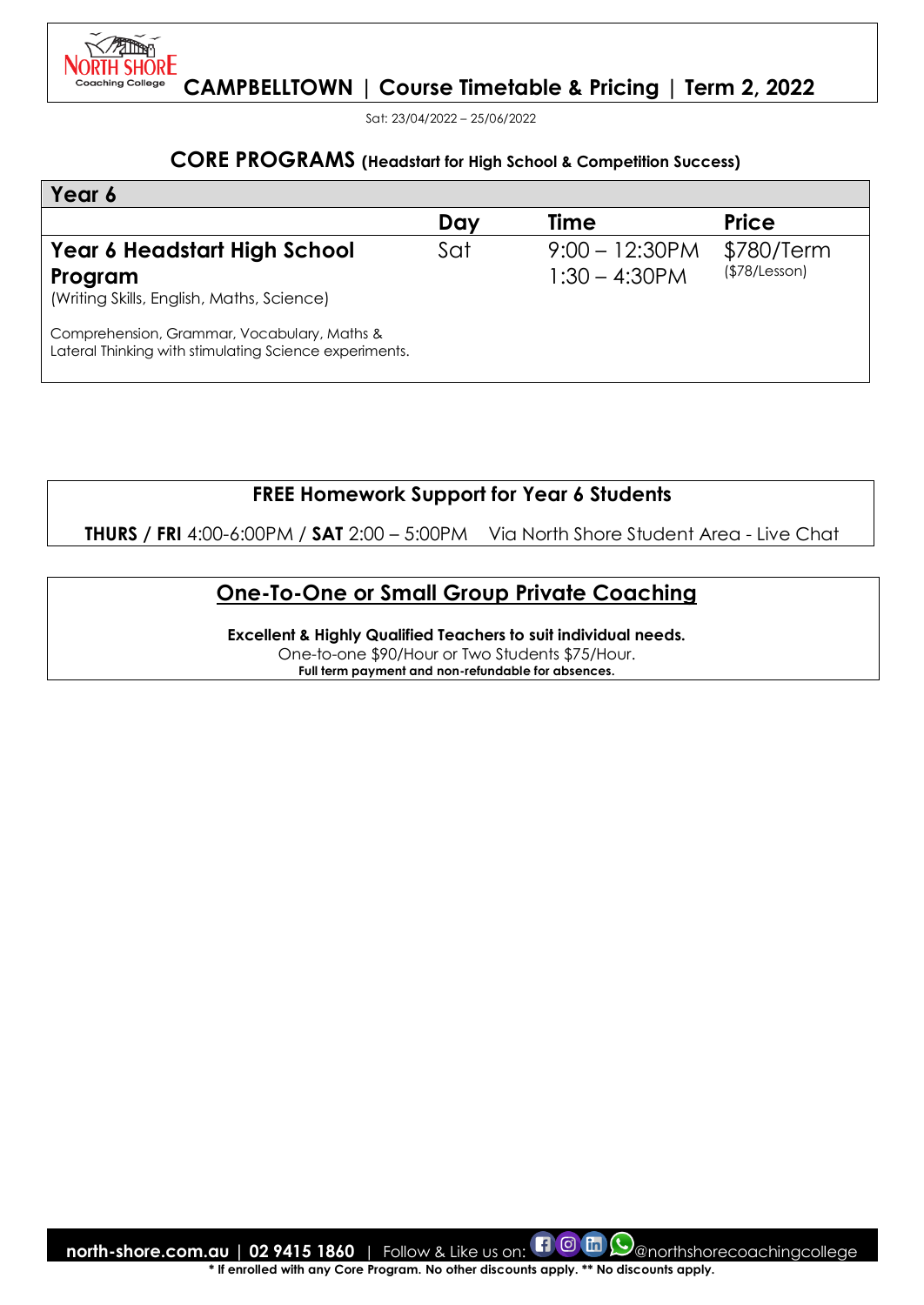

Sat: 23/04/2022 – 25/06/2022

#### **CORE PROGRAMS (For High School Success)**

| Year 7                                                                     |     |                    |                             |
|----------------------------------------------------------------------------|-----|--------------------|-----------------------------|
|                                                                            | Day | Time               | <b>Price</b>                |
| <b>Year 7 Fastcoach</b>                                                    | Sat | $9:00 - 12:30PM$   | \$780/Term                  |
| Program<br>(English, Maths, Science)<br>Including Essay and Genre Writing. |     |                    | (\$78/Lesson)               |
| <b>Year 7 English &amp; Maths</b><br>Including Essay and Genre Writing.    | Sat | $9:30 - 12:30$ PM  | \$730/Term<br>(\$73/Lesson) |
| <b>Year 7 Maths &amp; Science</b>                                          | Sat | $9:00 - 11:00AM$   | \$550/Term<br>(\$55/Lesson) |
| Year 7 English<br>Including Essay and Genre Writing.                       | Sat | $11:00 - 12:30$ PM | \$430/Term<br>(\$43/Lesson) |
| <b>Year 7 Maths</b>                                                        | Sat | $9:30 - 11:00AM$   | \$430/Term<br>(\$43/Lesson) |

**FREE Homework Support for Year 7 Students (English/Maths/Science) THURS / FRI** 4:00-6:00PM / **SAT** 2:00 – 5:00PM Via North Shore Student Area

# **One-To-One or Small Group Private Coaching (Year 7 – 10)**

**Excellent & Highly Qualified Teachers to suit individual needs.** 

One-to-one \$95/Hour or Two Students \$80/Hour.

**Full term payment and non-refundable for absences.**

# **CORE PROGRAMS (For High School Success)**

| Year 8                             |     |                  |              |
|------------------------------------|-----|------------------|--------------|
|                                    | Day | Time             | <b>Price</b> |
| <b>Year 8 Fastcoach</b>            | Sat | $9:00 - 12:30PM$ | \$780/Term   |
| Program                            |     |                  | (S78/Lesson) |
| (English, Maths, Science)          |     |                  |              |
| Including Essay and Genre Writing. |     |                  |              |

**north-shore.com.au | 02 9415 1860** | Follow & Like us on: **[1 0 m**  $\odot$  anorthshorecoachingcollege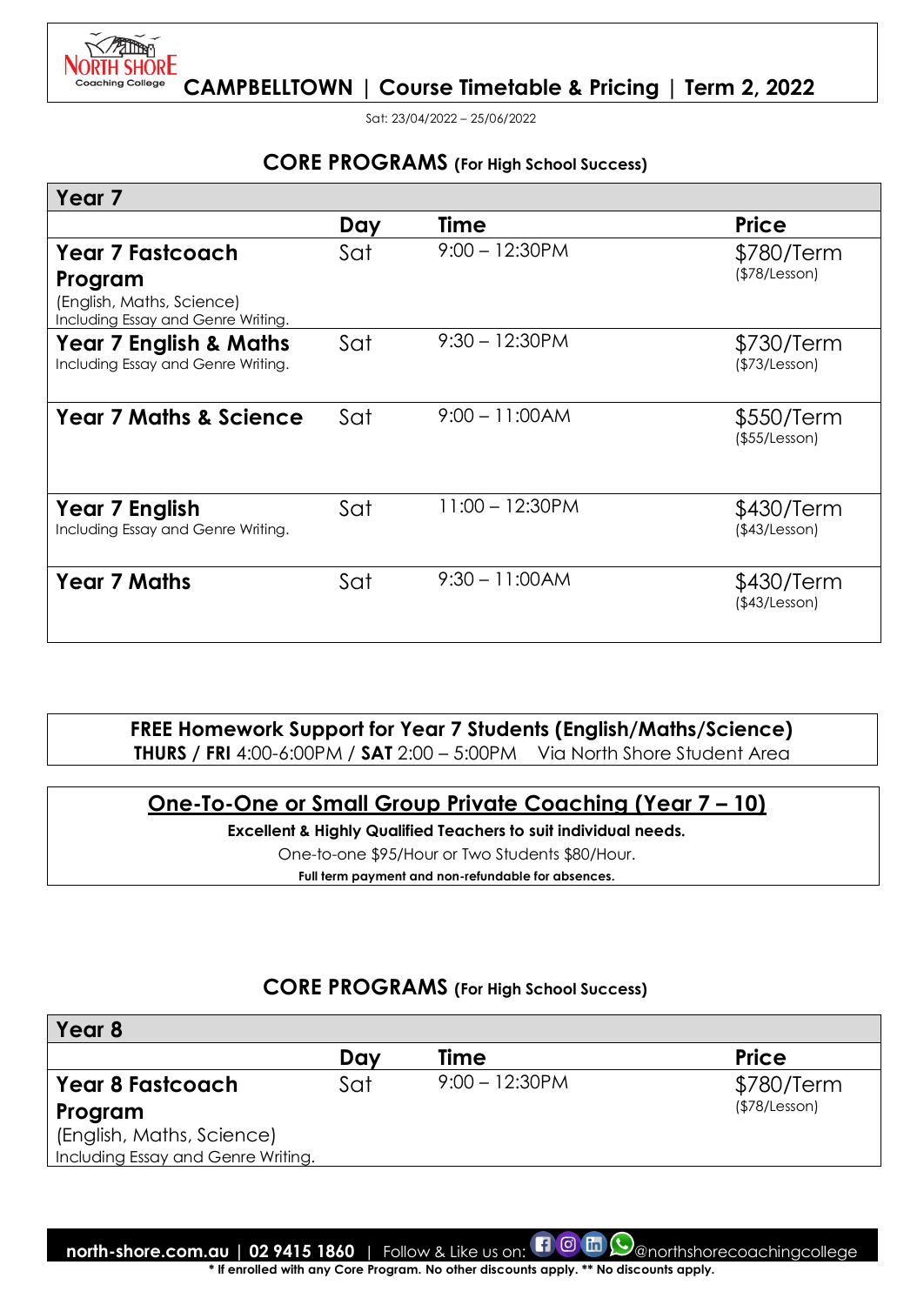| <b>Coaching College</b>                                                 |     | CAMPBELLTOWN   Course Timetable & Pricing   Term 2, 2022 |                             |
|-------------------------------------------------------------------------|-----|----------------------------------------------------------|-----------------------------|
|                                                                         |     | Sat: 23/04/2022 - 25/06/2022                             |                             |
| <b>Year 8 English &amp; Maths</b><br>Including Essay and Genre Writing. | Sat | $9:30 - 12:30$ PM                                        | \$730/Term<br>(\$73/Lesson) |
| <b>Year 8 English &amp; Science</b>                                     | Sat | $9:00 - 11:00AM$                                         | \$550/Term<br>(\$55/Lesson) |
| Year 8 English<br>Including Essay and Genre Writing.                    | Sat | $9:30 - 11:00AM$                                         | \$430/Term<br>(\$43/Lesson) |
| <b>Year 8 Maths</b>                                                     | Sat | $11:00 - 12:30$ PM                                       | \$430/Term<br>(\$43/Lesson) |

# **FREE Homework Support for Year 8 Students (English/Maths/Science)**

**THURS / FRI** 4:00-6:00PM / **SAT** 2:00 – 5:00PM Via North Shore Student Area

# **One-To-One or Small Group Private Coaching (Year 7 – 10)**

**Excellent & Highly Qualified Teachers to suit individual needs.** 

One-to-one \$95/Hour or Two Students \$80/Hour.

**Full term payment and non-refundable for absences.**

# **CORE PROGRAMS (For High School Success)**

| Year 9                                                                                                                                                                                           |     |                    |                                   |
|--------------------------------------------------------------------------------------------------------------------------------------------------------------------------------------------------|-----|--------------------|-----------------------------------|
|                                                                                                                                                                                                  | Day | Time               | <b>Price</b>                      |
| <b>Year 9 Fastcoach</b>                                                                                                                                                                          | Sat | $9:30 - 1:30$ PM   | \$830/Term<br>$($ \$83/Lesson $)$ |
| Program<br>(English, Maths, Science)<br>Including Essay and Genre<br>Writing.                                                                                                                    |     |                    |                                   |
| <b>Year 9 English &amp; Maths</b><br>Including Essay and Genre<br>Writing.                                                                                                                       | Sat | $9:30 - 12:30PM$   | \$760/Term<br>(\$76/Lesson)       |
| <b>Year 9 English&amp; Science</b>                                                                                                                                                               | Sat | $11:00 - 1:30$ PM  | \$650/Term<br>$($ \$65/Lesson $)$ |
| Year 9 English<br>Including Essay and Genre                                                                                                                                                      | Sat | $11:00 - 12:30$ PM | \$450/Term<br>(\$45/Lesson)       |
| 100m<br>02 9415 1860<br>Follow & Like us on:<br>@northshorecoachingcollege<br>north-shore.com.au<br>t if any alla divide only Care Dragones, Na ather disaacusts conty, ** Na disaacusts conty # |     |                    |                                   |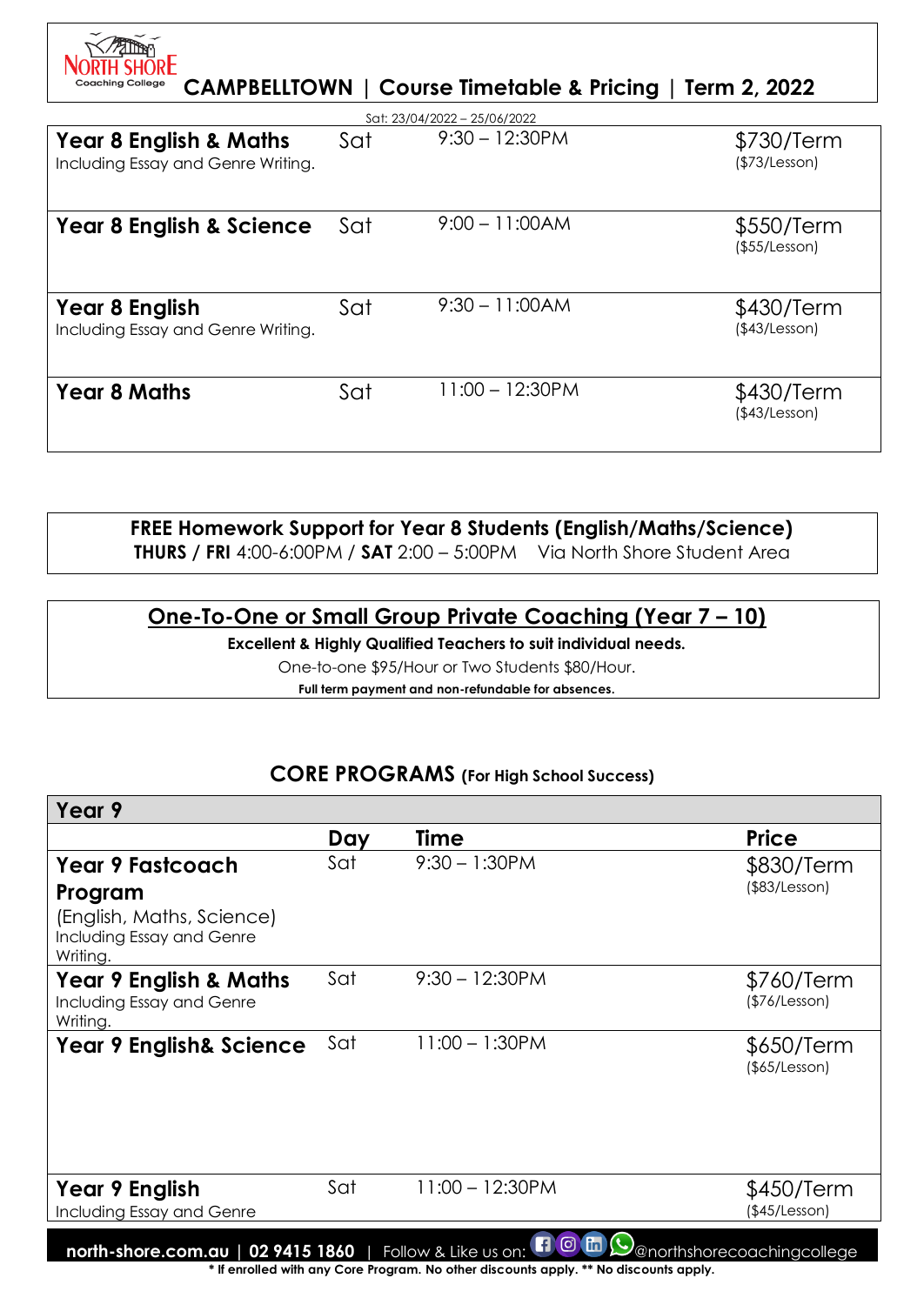

| Sat: 23/04/2022 - 25/06/2022 |     |                   |                             |  |
|------------------------------|-----|-------------------|-----------------------------|--|
| Writing.                     |     |                   |                             |  |
| <b>Year 9 Maths</b>          | Sat | $9:30 - 11:00$ PM | \$450/Term<br>(\$45/Lesson) |  |
| <b>Year 9 Science</b>        | Sat | $12:30 - 1:30$ PM | \$320/Term<br>(\$32/Lesson) |  |

#### **BOOSTER PROGRAMS (For Skills Extension & Personal Development)**

| <b>Booster Programs</b>                                                                                                    | Dav | <b>Time</b>      | <b>Price</b>  |
|----------------------------------------------------------------------------------------------------------------------------|-----|------------------|---------------|
| <b>Future Writers - Advanced Writing Skills</b>                                                                            | Sat | $5:30 - 7:00$ PM | \$500/Term    |
| (Senior High)                                                                                                              |     |                  | (\$50/Lesson) |
| Under the guidance of teachers who will motivate students<br>and develop their skills to become successful future writers. |     |                  |               |

## **FREE Homework Support for Year 9 Students (English/Maths/Science) THURS / FRI** 4:00–6:00PM / **SAT** 2:00 – 5:00PM Via North Shore Student Area

# **One-To-One or Small Group Private Coaching (Year 7 – 10)**

#### **Excellent & Highly Qualified Teachers to suit individual needs.**

One-to-one \$95/Hour or Two Students \$80/Hour.

**Full term payment and non-refundable for absences.**

# **CORE PROGRAMS (For High School Success)**

| Year 10                                                                                                                                                                                                       |     |                    |                             |
|---------------------------------------------------------------------------------------------------------------------------------------------------------------------------------------------------------------|-----|--------------------|-----------------------------|
|                                                                                                                                                                                                               | Day | Time               | <b>Price</b>                |
| <b>Year 10 Fastcoach</b>                                                                                                                                                                                      | Sat | $9:30 - 1:30$ PM   | \$830/Term                  |
| Program                                                                                                                                                                                                       |     |                    | (\$83/Lesson)               |
| (English, Maths, Science)<br>Including Essay and Genre Writing                                                                                                                                                |     |                    |                             |
| <b>Year 10 English &amp; Maths</b><br>Including Essay and Genre Writing                                                                                                                                       | Sat | $9:30 - 12:30$ PM  | \$760/Term<br>(\$76/Lesson) |
| <b>Year 10 Maths&amp; Science</b>                                                                                                                                                                             | Sat | $11:00 - 1:30$ PM  | \$650/Term<br>(\$5/Lesson)  |
|                                                                                                                                                                                                               |     |                    |                             |
| Year 10 English                                                                                                                                                                                               | Sat | $9:30 - 11:00AM$   | \$450/Term                  |
| Including Essay and Genre Writing                                                                                                                                                                             |     |                    | (\$45/Lesson)               |
| <b>Year 10 Maths</b>                                                                                                                                                                                          | Sat | $11:00 - 12:30$ PM | \$450/Term                  |
| $\blacksquare$ $\blacksquare$<br>north-shore.com.au   02 9415 1860   Follow & Like us on:<br>@northshorecoachingcollege<br>* If enrolled with any Core Program No other discounts apply ** No discounts apply |     |                    |                             |

e rrogram. No other alscounts apply. <sup>\*\*</sup> No alscounts **a**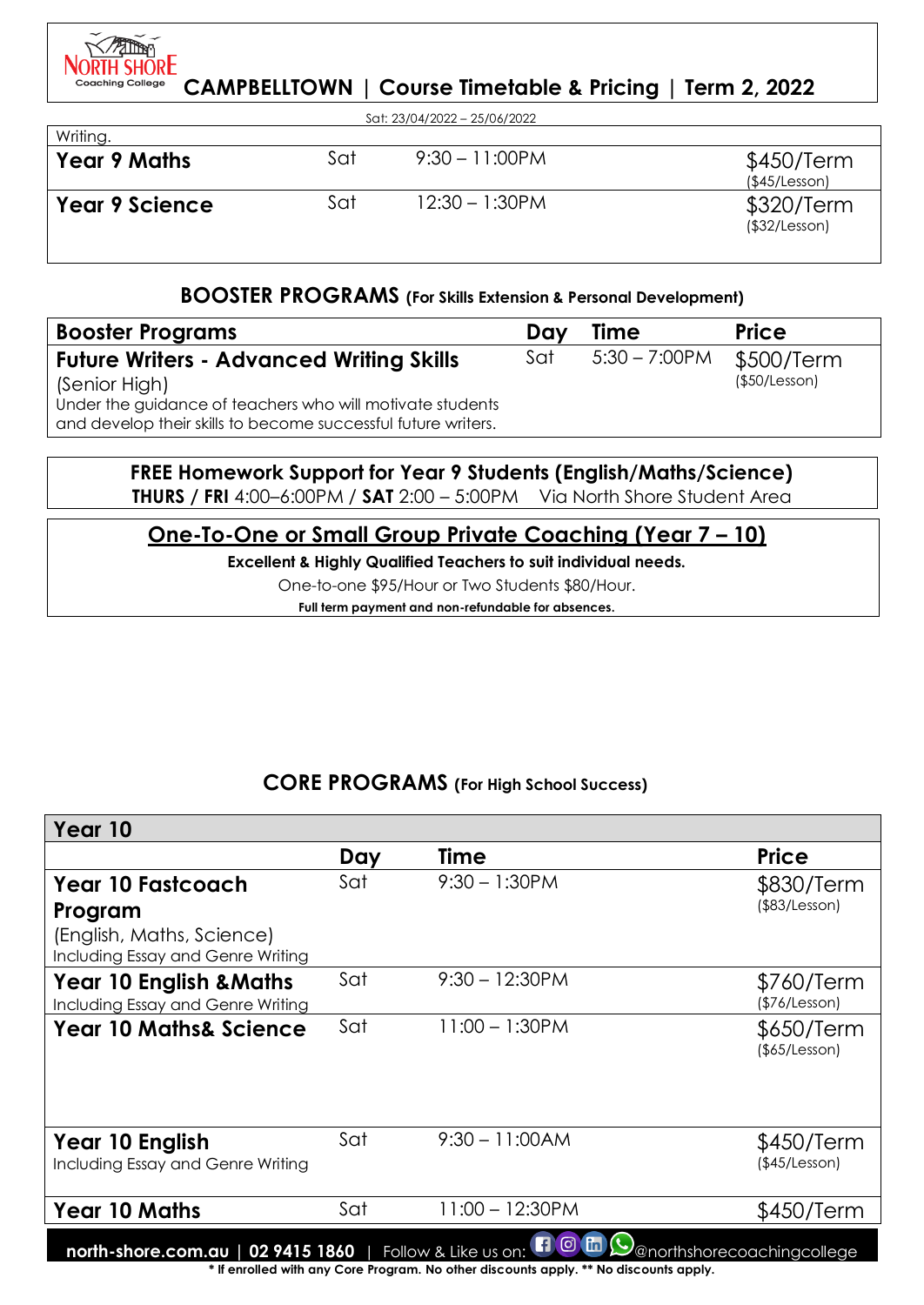

Sat: 23/04/2022 – 25/06/2022

**Year 10 Science Sat 12:30 – 1:30PM \$320/Term** 

(\$45/Lesson) (\$32/Lesson)

**FREE Homework Support for Year 10 Students (English/Maths/Science)** 

**THURS / FRI** 4:00-6:00PM / **SAT** 2:00 – 5:00PM Via North Shore Student Area

# **One-To-One or Small Group Private Coaching (Year 7 – 10)**

**Excellent & Highly Qualified Teachers to suit individual needs.** 

One-to-one \$95/Hour or Two Students \$80/Hour.

**Full term payment and non-refundable for absences.**

#### **SUBJECTS (For Year 11 HSC Success – Preparation for HSC Success)**

| Year 11                                        |     |                    |                                   |
|------------------------------------------------|-----|--------------------|-----------------------------------|
|                                                | Day | <b>Time</b>        | <b>Price</b>                      |
| <b>MATHS</b>                                   |     |                    |                                   |
| <b>Year 11 Maths</b><br>(Standard - 2U)        | Sat | $1:00 - 3:00$ PM   | \$590/Term<br>$($ \$59/Lesson $)$ |
| <b>Year 11 Maths</b><br>(Advanced - 2U)        | Sat | $11:00 - 1:00$ PM  | \$590/Term<br>$($ \$59/Lesson $)$ |
| <b>Year 11 Maths</b><br>(Ext 1 - 3U)           | Sat | $11:00 - 1:00$ PM  | \$590/Term<br>$($ \$59/Lesson $)$ |
| <b>ENGLISH - Includes Essay Writing Skills</b> |     |                    |                                   |
| Year 11 English<br>(EAL/D)                     | Sat | $11:00 - 12:30$ PM | \$510/Term<br>(\$51/Lesson)       |
| Year 11 English<br>(Standard)                  | Sat | $11:00 - 12:30$ PM | \$510/Term<br>(\$51/Lesson)       |

**north-shore.com.au | 02 9415 1860** | Follow & Like us on:  $\Box$  @ morthshorecoachingcollege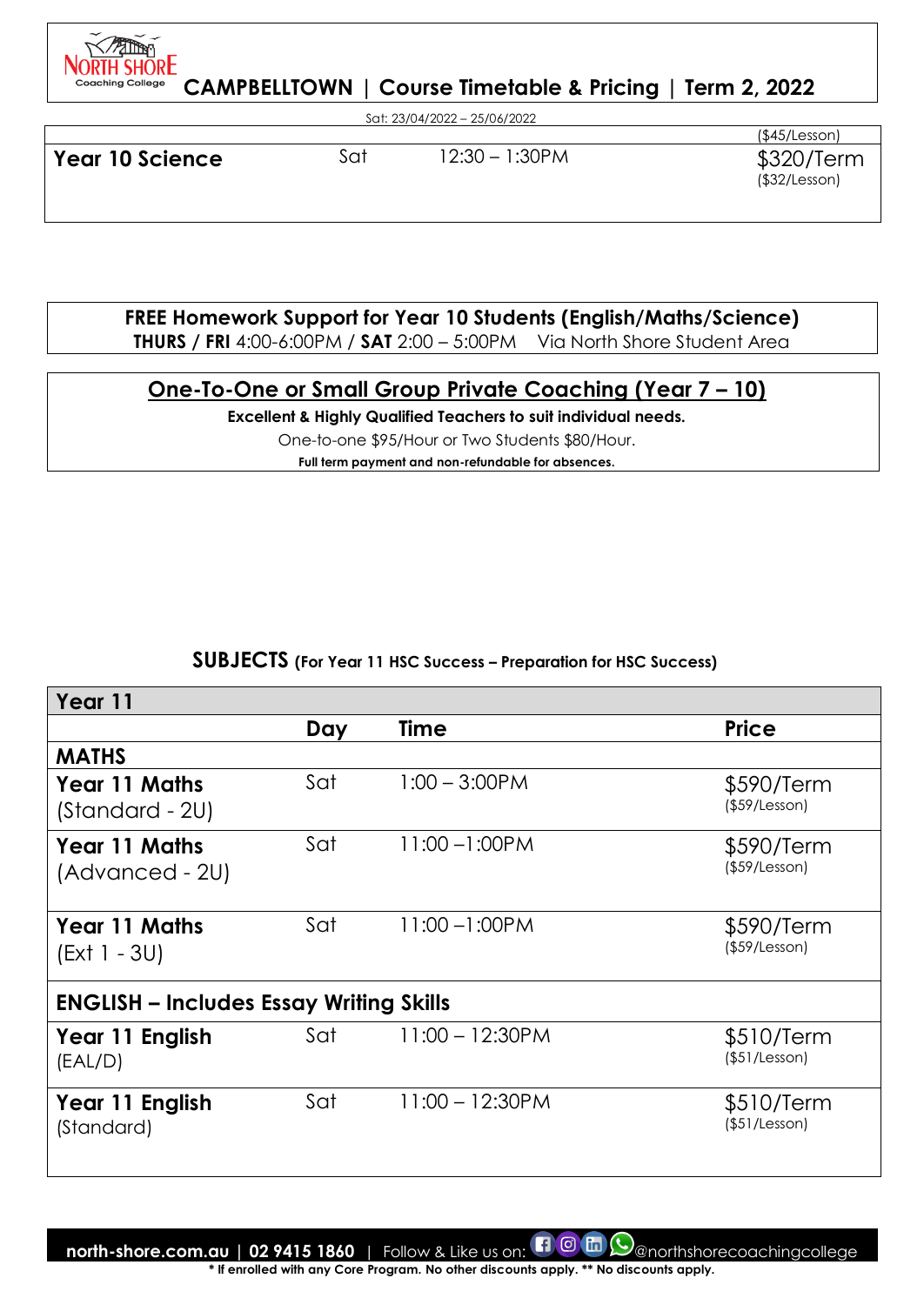| <b>Coaching College</b>        |     |                              | CAMPBELLTOWN   Course Timetable & Pricing   Term 2, 2022 |
|--------------------------------|-----|------------------------------|----------------------------------------------------------|
|                                |     | Sat: 23/04/2022 - 25/06/2022 |                                                          |
| Year 11 English<br>(Advanced)  | Sat | $9:30 - 11:00AM$             | \$510/Term<br>(\$51/Lesson)                              |
| Year 11 English<br>(Extension) | Sat | $9:30 - 11:00AM$             | \$510/Term<br>(\$51/Lesson)                              |
| <b>OTHER SUBJECTS</b>          |     |                              |                                                          |
| <b>Year 11 Physics</b>         | Sat | $3:30 - 5:00$ PM             | \$510/Term<br>(\$51/Lesson)                              |
| <b>Year 11 Chemistry</b>       | Sat | $2:00 - 3:30$ PM             | \$510/Term<br>(\$51/Lesson)                              |

# **One-To-One or Small Group Private Coaching (Year 11 & 12)**

**Excellent & Highly Qualified Teachers to suit individual needs.**  One-to-one \$115/Hour or Two Students \$100/Hour. **Full term payment and non-refundable for absences.**

# **SUBJECTS (For Year 12 HSC Success – Preparation for HSC Success)**

| Year 12                                        |     |                   |                                   |
|------------------------------------------------|-----|-------------------|-----------------------------------|
|                                                | Day | <b>Time</b>       | <b>Price</b>                      |
| <b>MATHS</b>                                   |     |                   |                                   |
| <b>Year 12 Maths</b><br>(Standard - 2U)        | Sat | $11:00 - 1:00$ PM | \$590/Term<br>$($ \$59/Lesson $)$ |
| <b>Year 12 Maths</b><br>(Advanced - 2U)        | Sat | $9:00 - 11:00AM$  | \$590/Term<br>$($ \$59/Lesson $)$ |
| <b>Year 12 Maths</b><br>$(Ext 1 - 3U)$         | Sat | 11:00-1:00PM      | \$590/Term<br>$($ \$59/Lesson $)$ |
| <b>Year 12 Maths</b><br>(Ext 2 - 4U)           | Sat | 3:30-5:30PM       | \$590/Term<br>$($ \$59/Lesson $)$ |
| <b>ENGLISH - Includes Essay Writing Skills</b> |     |                   |                                   |
| Year 12 English<br>(EAL/D)                     | Sat | $9:30 - 11:00AM$  | \$510/Term<br>(\$51/Lesson)       |
|                                                |     |                   |                                   |

**north-shore.com.au | 02 9415 1860** | Follow & Like us on:  $\blacksquare$  **@**  $\blacksquare$  **@** anorthshorecoachingcollege